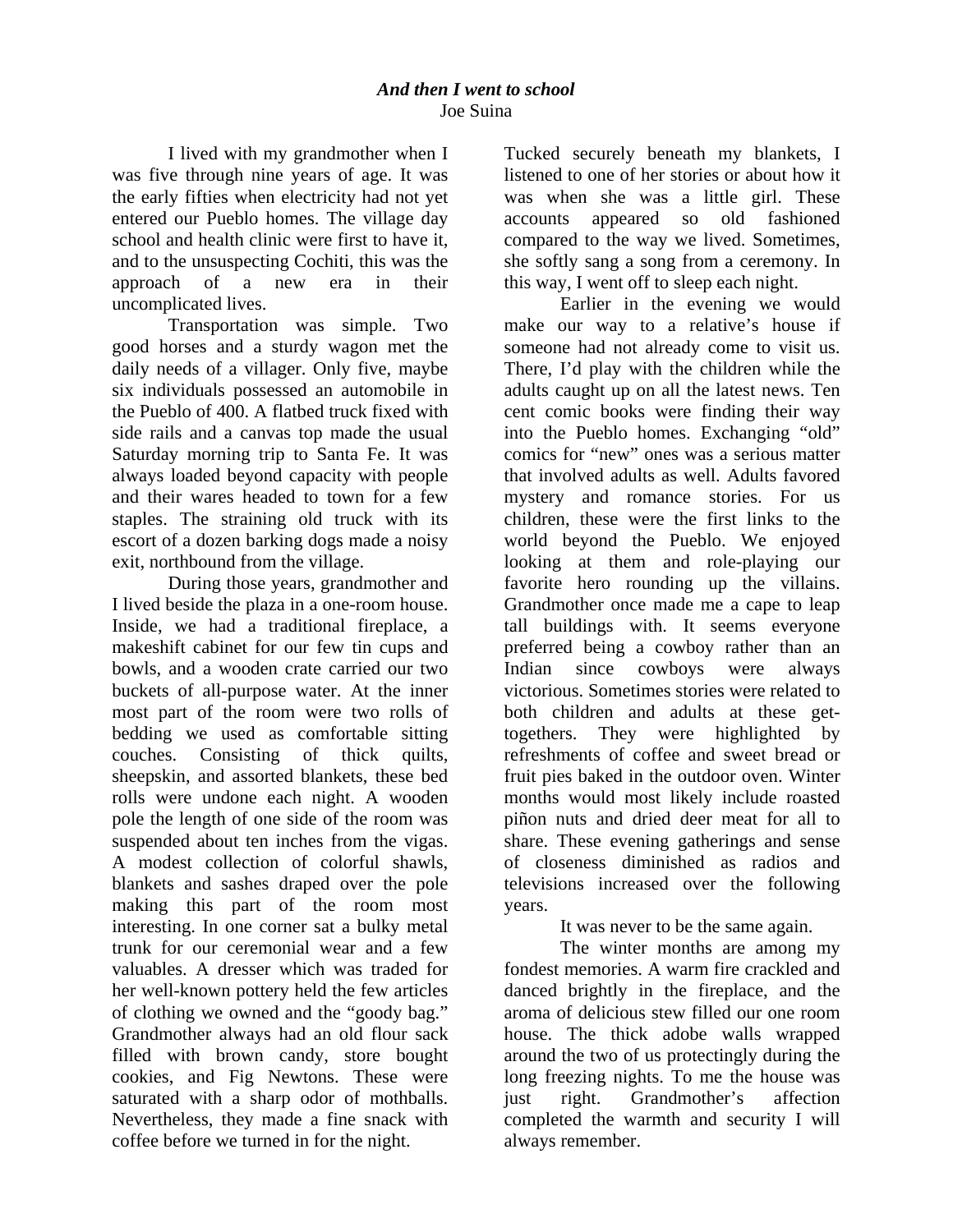Being the only child at grandmother's, I had lots of attention and plenty of reasons to feel good about myself. As a pre-schooler, I already had the chores of chopping firewood and hauling in fresh water each day. After "heavy work," I would run to her and flex what I was convinced were my gigantic biceps. Grandmother would state that at the rate I was going I would soon attain the status of a man like the adult males in the village. Her shower of praises made me feel like the Mr. Indian Universe of all time. At age five, I suppose I was as close to that concept of myself as anyone.

In spite of her many years, grandmother was highly active in the village ceremonial setting. She was a member of an important women's society and attended every traditional function taking me along to many of them. I'd wear one of my colorful shirts she handmade for just such occasions. Grandmother taught me appropriate behavior at these events. Through modeling she showed me to pray properly. Bare footed, I greeted the sun each morning with a handful of cornmeal. At night I'd look to the stars in wonderment and let a prayer slip through my lips. On meeting someone, grandmother would say, "Smile and greet. Grunt if you must, but don't pretend they're not there." On food and material things, she would say, "There is enough for everyone to share; it all comes from above, my child." I learned to appreciate cooperation in nature and with my fellow men early in life. I felt very much part of the world and our way of life. I knew I had a place in it, and I felt good about me.

And then I went to school. At 6, like the rest of the Cochiti six year-olds that year, I had to begin my schooling. It was a new and bewildering experience. One I will not forget. The strangest surroundings, new ideas about time and expectations, and the foreign tongue were at times overwhelming to us beginners. It took some effort to return the second day and many times thereafter.

To begin with, unlike my grandmother, the teacher did not have pretty brown skin and a colorful dress. She wasn't plump and friendly. Her clothes were one color and drab. Her pale and skinny form made me worried that she was very ill. In the village, being more pale than usual was a sure sign of an oncoming fever or some such disorder. I thought that explained why she didn't have time just for me and the disappointed looks and orders she seemed always to direct my way. I didn't think she was so smart since she couldn't understand my language. Surely that was why we had to leave our "Indian at home". But then, I didn't feel so bright either. All I could say in her language were, "Yes teacher", "My name is Joseph Henry," and, "When is lunch?" The teacher's odor took some getting used to also. In fact, many times it made me sick right before lunch. Later I learned from the girls this smell was something she wore called perfume.

The classroom, too, had its odd characteristics. It was terribly huge and smelled of medicine like the village clinic I feared so much. The walls and ceiling were artificial and uncaring. They were too far from me and I felt naked. Those fluorescent light tubes made an eerie drone and blinked suspiciously over me. This was quite a contrast to the fire and sunlight my eyes were accustomed to. I thought maybe the lighting did not seem right because it was man made and it wasn't natural. Our confinement in rows of desks was another unnatural demand made on our active little bodies. We had to sit on these hard things for what seemed like forever before relief (recess came midway through the morning and afternoon). Running carefree in the village and fields was but a sweet memory of days gone by. We all went home for lunch since we lived a short walk from the school. It took coaxing, and sometimes bribing, to get me to return and complete the remainder of the school day.

School was a painful experience during those early years. The English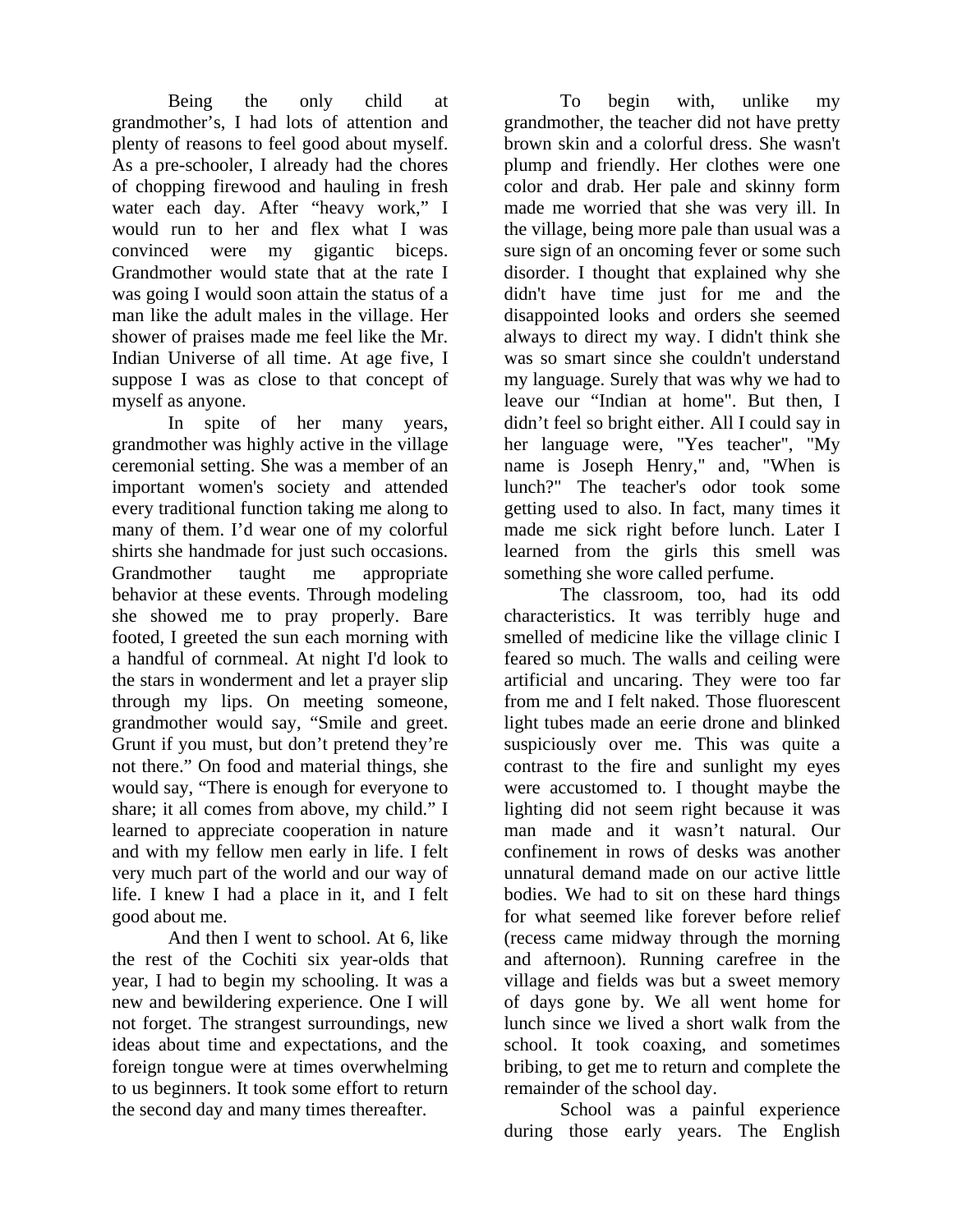language and the new set of values caused me much anxiety and embarrassment. I couldn't comprehend everything that was happening, but I could understand very well when I messed up or wasn't doing so well. Negative messages were communicated too effectively and I became more and more unsure of myself. How I wished I could understand other things in school just as well.

The conflict was not only in school performance but in many other areas of my life as well. For example, many of us students had a problem with head lice due to the "unsanitary conditions in our homes." Consequently, we received a harsh shampooing which was rough on both the scalp and the ego. Cleanliness was crucial, and a washing of this sort indicated to the class that one came from a home setting which was not healthy. I recall one such treatment and afterwards being humiliated before my peers with a statement that I had "She'na" (lice) so tough that I must have been born with them. Needless to say, my Super Indian self image was no longer in tact.

My language, too, was questioned right from the beginning of my school career. "Leave your Indian at home!" was like a school trademark. Speaking it accidentally or otherwise was punishable by a dirty look or a whack with a ruler. This reprimand was for speaking the language of my people which meant so much to me. It was the language of my grandmother, and I spoke it well. With it, I sang beautiful songs and prayed from my heart. At that young and tender age, it was most difficult for me to comprehend why I had to part with my language. And yet at home I was encouraged to attend school so that I might have a better life in the future. I knew I had a good village life already but this awareness dwindled each day I was in school.

As the weeks turned to months, I learned English more and more. It may appear that comprehension would be easier. It got easier to understand alright. I

understood that everything I had, and was a part of, was not nearly as good as the white man's. School was determined to undo me in everything from my sheepskin bedding to the dances and ceremonies which I had learned to have faith in and cherish. One day I dozed off in class after a sacred all-night ceremony. I was startled awake by a sharp jerk on my ear, and informed coldly, "That ought to teach you to attend 'those things' again." Later, all alone I cried. I couldn't understand why or what I was caught up in. I was receiving two very different messages; both were intended for my welfare.

Values in life style were dictated in various ways. The Dick and Jane reading series in the primary grades presented me pictures of a home with a pitched roof, straight walls, and sidewalks. I could not identify with these from my Pueblo world. However, it was clear I didn't have these things, and what I did have did not measure up. At night, long after grandmother went to sleep, I would lay awake staring at our crooked adobe walls casting uneven shadows from the light of the fireplace. The walls were no longer just right for me. My life was no longer just right. I was ashamed of being who I was, and I wanted to change right then and there. Somehow it became very important to have straight walls, clean hair and teeth, and a spotted dog to chase after. I even became critical of, and hateful toward, my bony, fleabag of a dog. I loved the familiar and cozy environment at my grandmother's house, but now I imagined it could be a heck of a lot better if only I had a whiteman's house with a bed, a nice couch, and a clock. In school books, all the child characters ever did was run at leisure after the dog or kite. They were always happy. As for me, all I seemed to do at home was go for buckets of water and cut up sticks for a lousy fire. "Didn't the teacher say drinking coffee would stunt my growth?" "Why couldn't I have nice tall glasses of milk so I could have strong bones and white teeth like those kids in the books?" "Did my